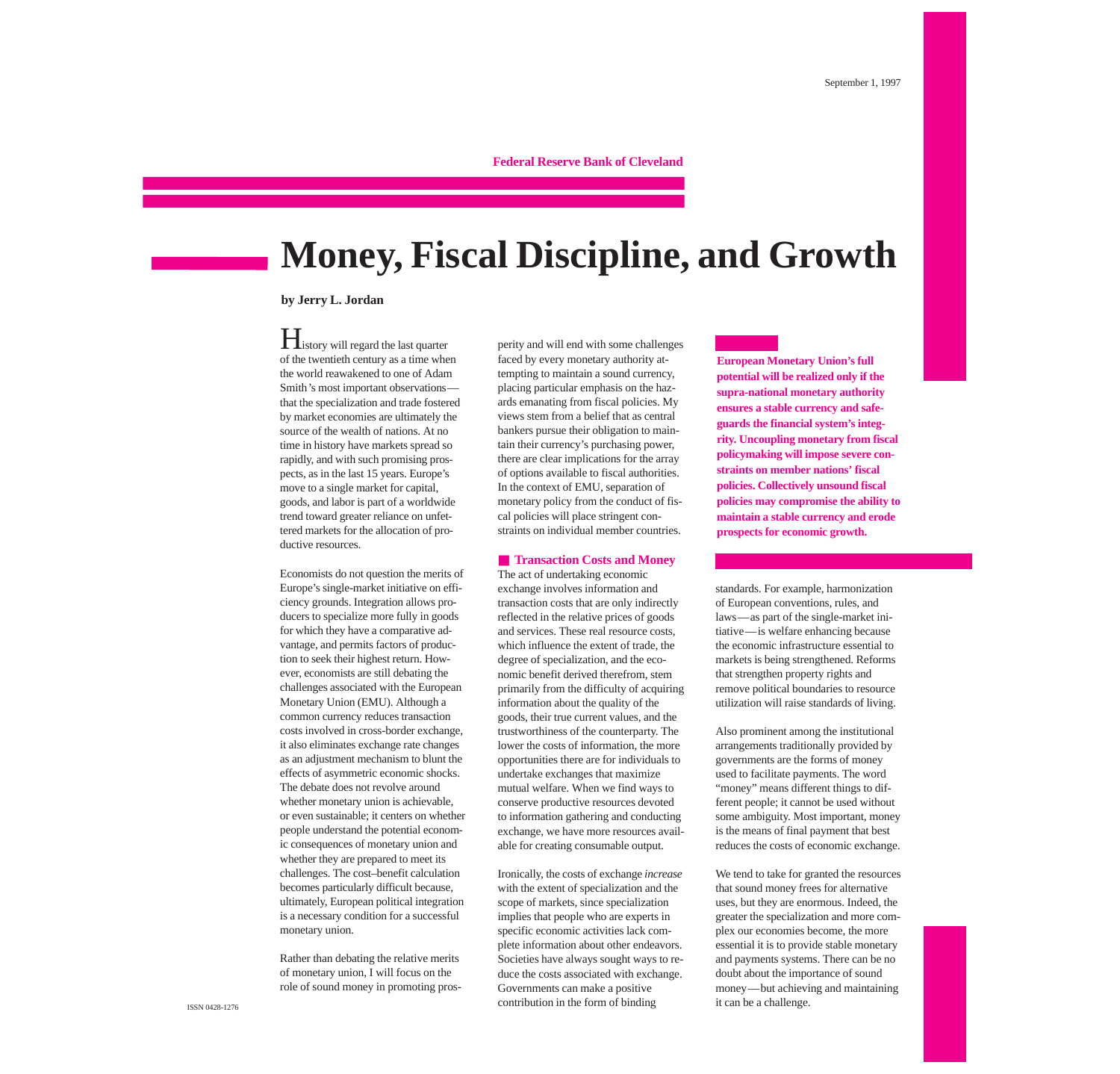#### ■ **Inside and Outside Money**

Many assets can serve some of the functions of money. Historically, a great number of financial instruments have been used to facilitate exchange. The evolution of money appears to reflect a balance of convenience in use against the risk that a particular form of money might depreciate unexpectedly. Fully convertible paper currencies, or "bank notes," came into use because they were more convenient than coins, particularly in large transactions, and were inherently less expensive to produce. But they involved more risk than commodity money, since they relied on a faith that the issuing institutions would indeed redeem them for commodity money at par. These early instruments were initially *claims to* commodity money. Eventually, however, as the public gained confidence in the stability of their purchasing power, these paper instruments came to be regarded as money *in their own right.* In fact, up to this time, all new forms of money were initially defined in terms of a pre-existing, familiar, monetary standard. As Milton Friedman and Anna Schwartz explained, there has never been a "phoenix-like" currency.

Today, economists generally recognize both fiat currencies and highly liquid bank deposits as money, but of distinct types. Fiat money is called *outside money*, since it is imposed on the economy as a direct liability of government; outside money is typically legal tender. Commercial bank liabilities are termed *inside money*, because these instruments are generated by market forces within the financial system. People usually do not distinguish between the two forms, especially when the inside money is denominated in the government's monetary unit of account. However, inside money is a direct liability of the issuing institution and is only a claim to outside money.

Even though most of the world's money balances consist of inside money, outside money provides an economy's ultimate monetary standard. Monetary authorities can enhance the quality of inside money both by ensuring that the outside money which backs it is stable and sound, and by ensuring that the systems which clear and settle payments can efficiently and reliably exchange the economic values carried by the various monetary forms. A central bank has to be concerned not only about the integrity

of its own liabilities, but also about the stability and reliability of the financial system issuing claims to its liabilities. If it is inattentive, the monetary authority may witness financial-sector disruptions that induce real economic loss.

The condition of a nation's financial intermediaries and financial (asset) markets may influence the monetary authority's policies, but need not compromise its objectives. Unsound financial institutions and inefficient financial markets may render more arduous, but do not preclude, the achievement and maintenance of a stable currency. Nevertheless, if ex ante concerns about, or ex post responses to, the condition of financial intermediaries or markets cause monetary authorities to deviate from a disciplined, sound policy stance, then overall financial instability can result.

The adverse real economic effects of shocks to the financial sector are minimized when the monetary authorities continue to provide a stable monetary unit (currency) despite the existence of unsound financial intermediary institutions or unstable financial (assets) markets. This means protecting the currency from deflation as well as inflation.

# ■ **The Quality of Monetary Services**

Economists are accustomed to talking about the *quantity* of money; I would like to suggest thinking more deeply about its *quality*. A society will choose to use as money that form which enables people to gather information and conduct transactions with the minimum use of resources. Indeed, the worldwide use of the U.S. dollar alongside local currencies illustrates the point that monies do compete along a quality dimension. Financial efficiency depends primarily on the stability of money's purchasing power—that is, on its exchange value in terms of goods and services. Stable purchasing power does not mean that all prices are constant. Rather, it implies that while some money prices will increase and others will fall, on balance, people feel safe in assuming that the monetary unit will continue to buy essentially the same bundle of goods over time. It means that concerns about the average value of money will not influence their economic decisions.

When the purchasing power of money is unstable, price changes do not efficiently serve their function of providing information about the relative scarcities of goods, services, and assets. When the public observes that the money prices of virtually everything are continually rising—a condition referred to as inflation—they will project this trend to the future and alter their behavior. They will reduce their holdings of money balances, look for alternative transaction vehicles, and devise alternative methods of exchange. The quality of the services provided by the initial forms of money then decays, transaction costs rise, and the benefits of specialization and trade diminish. The substitutes become more efficient only because the "first-best" money has been debased.

#### ■ **Fiat Money**

Today's national currencies are fiat. The stability of fiat currencies is anchored only by the public's faith that their central banks will not issue too much more than the public wishes to hold at current prices—and undermine their purchasing power. Since fiat monies have no intrinsic value, the public's choice among alternatives rests on the relative abilities of central banks to invest them with some guarantee of quality. In this process, both the public and the central bank may become locked in a peculiar type of strategic game—a game that now encompasses broader political forces.

For their part, central banks understand the long-term efficiencies that stable money can provide, but they are also part of a fiscal regime that includes strong incentives to violate the public's trust by generating unanticipated inflation. Through unanticipated expansions of fiat money, central banks can levy an unlegislated tax, reduce the real value of the government's outstanding debts, or attempt to exploit a short-term trade-off between growth and inflation. Governments—particularly those that heavily discount the future benefits of monetary stability in favor of near-term tradeoffs—sometimes instruct or pressure their central banks to issue excessive amounts of outside money.

Such short-sighted government policies have at most a transitory effect on economic growth. People respond to these policies by adjusting their money holdings, altering their price-setting behavior (favoring current consumption over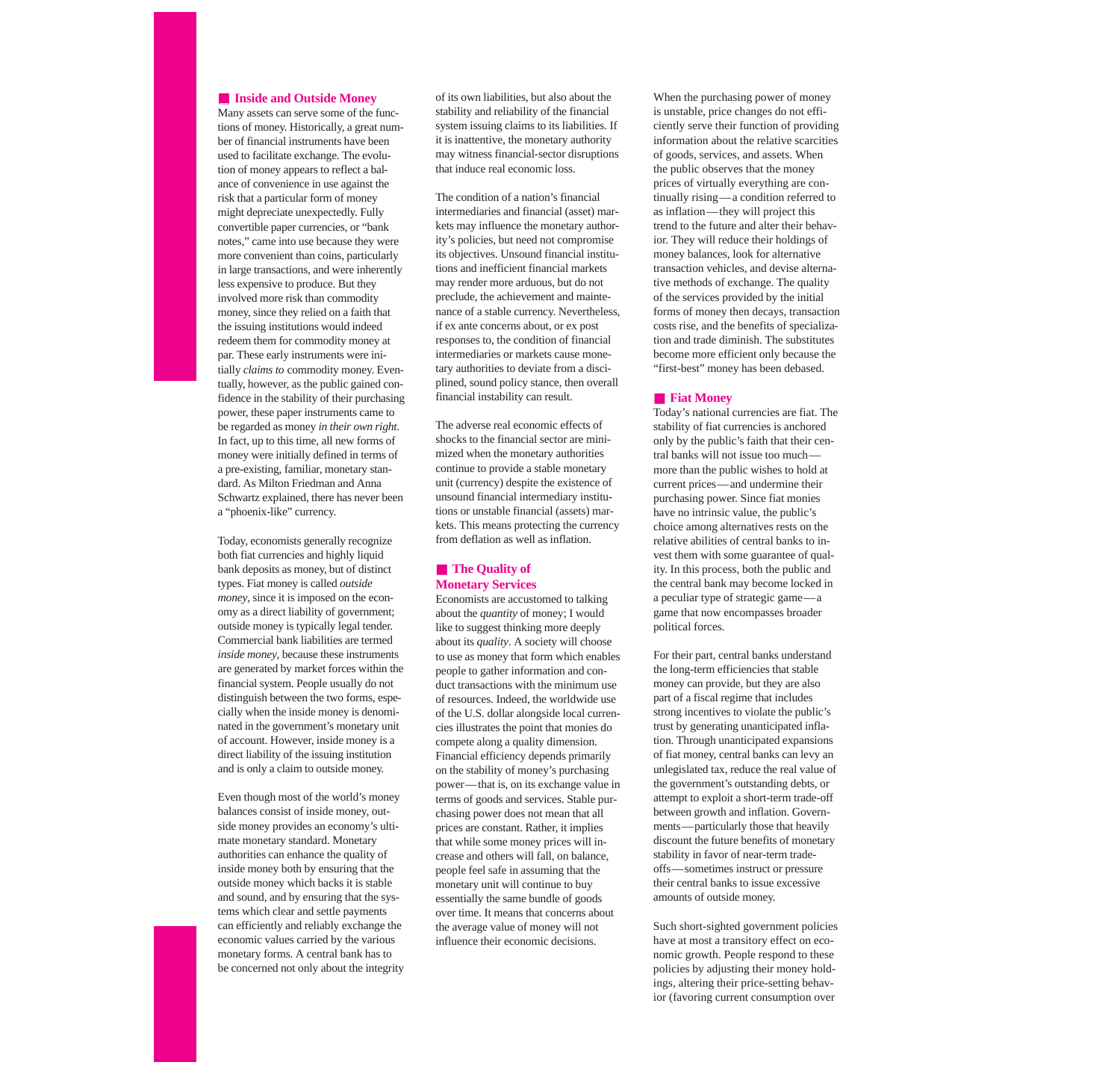investment), and purchasing nonproductive assets rather than saving. As people alter their behavior, the daily costs of conducting exchanges denominated in a particular monetary standard rise. The additional resources expended on information gathering and on protecting the real value of wealth would otherwise have been available for growth-enhancing activities.

Research findings confirm the public's ability to respond in this manner: Countries with higher inflation rates do not enjoy faster rates of economic growth. To the contrary, there is mounting evidence that higher inflation actually reduces long-term growth. For one thing, high and variable inflation makes it difficult for investors to commit to long-term projects. Instead, people in high-inflation countries tend to channel resources toward hedging and speculating against the uncertain purchasing power of money.

Governments with a long view typically attempt to insure the quality of their monetary unit by adopting institutional arrangements—independent central banks, fixed exchange rates, free international capital movements—that restrict their own monetary discretion. While some combinations of these can enhance monetary stability, none is sufficient, since the government that establishes them may alter them at will. Even under a gold standard, which theoretically eliminates all opportunities for monetary policy discretion, governments maintain the option of altering the gold price of the monetary unit.

The public will ultimately hold that quantity of its officially established money (both inside and outside) which minimizes information and transaction costs *only* if the central bank develops a reputation for repeatedly defending the purchasing power of its currency. Certain types of rules, however, can enhance a central bank's reputation by providing a signal that they—and the governments that establish them—intend to maintain the quality of the currency. Examples include explicit price-level targets, or as in the case of the EMU—legal imperatives to place price stability above other objectives. Such arrangements may be particularly important because reputations for price stability build very slowly. Rules that limit discretion enhance price stability while the central bank's reputation builds.

### ■ **The Fiscal Connection**

The performance of national fiat currencies in the twentieth century has been strongly influenced by the fiscal regime in which the monetary authorities operated. The reason is that monetary policies have often been used as an alternative fiscal instrument—a means of financing government spending.

The prospect of a multicountry monetary union presents some interesting implications for the fiscal authorities of the member nations. For the first time, there will be a central bank and a fiat currency that are not associated with a single country—at least until complete political union occurs. Monetary policy decisions will be made at a supra-national level, while fiscal decisions will remain at national levels.

This arrangement could help promote central bank independence and foster the primary objective of monetary stability, because it eliminates money creation as a means of raising revenue at the national level. At the same time, this separation will exert enormous fiscal discipline on participating national governments. Although seigniorage will continue to be paid to national governments, its level will no longer be a national decision. Moreover, national governments will no longer be able to issue their own legal tender and erode the real value of outstanding nominal debts through inflation.

To the extent that labor and capital are mobile across a single market, more discipline will be imposed on fiscal authorities by the new monetary arrangements. Absent the ability to create money, high levels of national debt can be serviced only by higher future tax receipts. Within the single market, however, the prospect of higher taxes would cause the factors of production to migrate. Higher tax rates could, eventually, *shrink* the tax base.

Although the deficit/output ratios of the potential EMU participants have converged, the inherited ratios of debt to GDP still vary widely. The diversity of these fiscal positions, together with many well-publicized structural economic problems in Europe—such as costly welfare programs and unfunded pensions—suggest that the market will not view debt instruments of various participating countries as perfect substitutes.

This potential divergence creates a unique situation for the central bank in a monetary union. Once the member countries no longer have a sovereign currency, the debts of member governments become merely claims to future tax receipts, and there is no longer the potential for resorting to inflation to ease an individual government's debt burden. If the supra-national central bank discriminates among the quality of debt instruments—for example, by buying only the highest-rated ones—the fiscal discipline imposed on certain countries will intensify.

To the extent that market participants assign different risk premiums to the obligations of member countries, the national authorities will be in a position similar to that of state fiscal authorities in the United States. An examination of the U.S. state and local bond markets suggests that the risk premium rises sharply with the ratio of state debt to state product. States with high debt-tooutput ratios can become effectively rationed out of the market. To an outsider, it is not clear how a supra-national monetary authority would discriminate among the debt obligations of individual member nations. The debt monetization operations of a prudent monetary authority would heighten interest rate differentials among countries with dissimilar fiscal positions. This, however, could feed back onto the fiscal position of individual countries; that is, divergent debtservicing costs would worsen the relative fiscal positions of the high-debt nations.

The risk for the fiscal authorities of any member country is that the "dismal arithmetic" of the budget constraint leaves few palatable alternatives. If the yield on government securities demanded by markets exceeds a country's nominal income growth, then interest expense on the outstanding debt must become a relatively larger burden. Nominal income growth has only two components, real growth and inflation, the latter of which is no longer under the control of a national central bank. So, if a nation's real growth, plus any inflation within the monetary union, is less than the average interest rate on the existing debt, one or some combination of three things must happen: 1) fiscal deficits can increase, 2) tax rates can be raised in an attempt to match rising total expenditures, or 3) the fraction of the government's non-interest outlays (including pensions and other